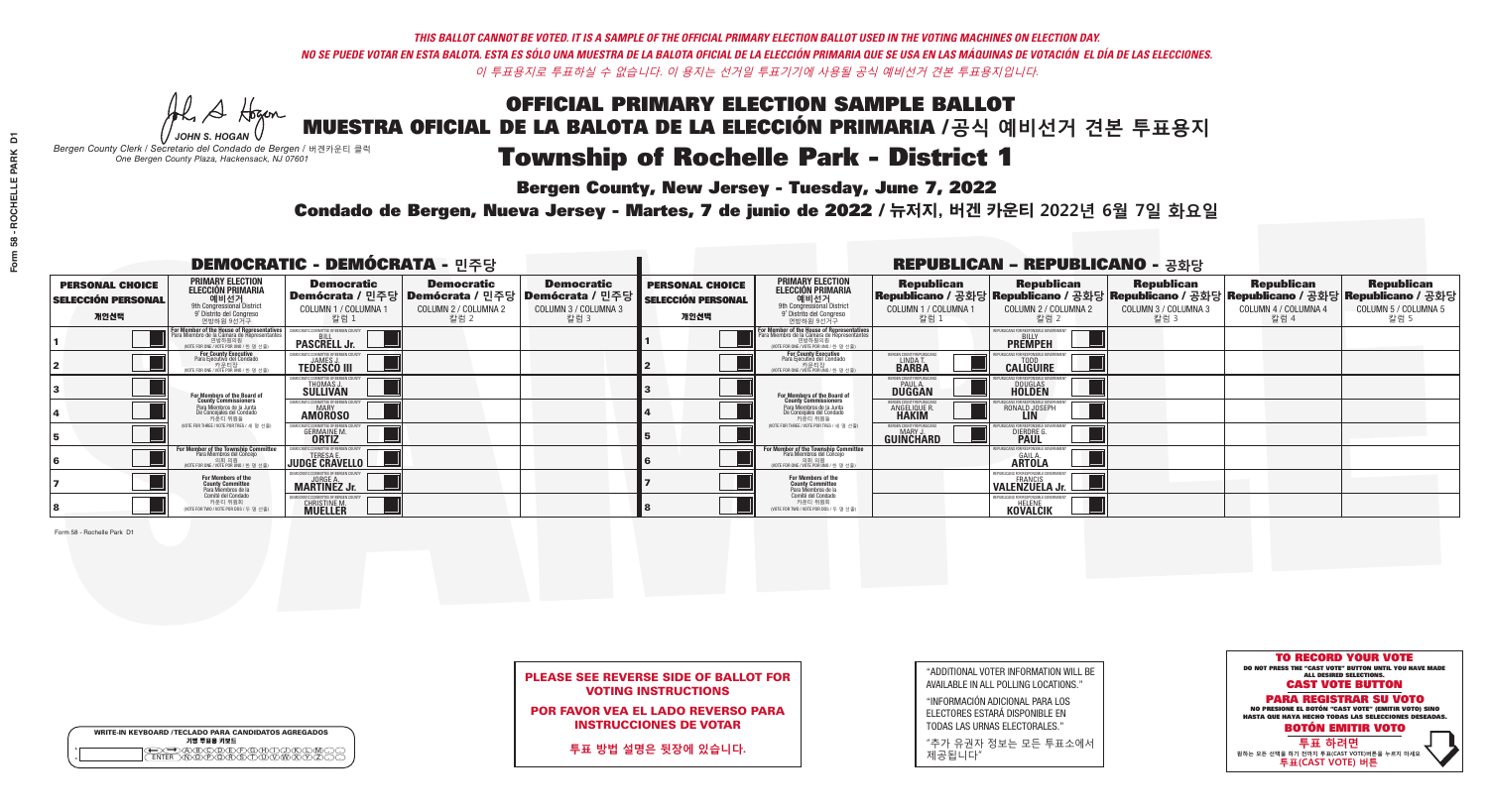**Bergen County, New Jersey - Tuesday, June 7, 2022** 

A Hogan *JOHN S. HOGAN*

|         | <b>WRITE-IN KEYBOARD /TECLADO PARA CANDIDATOS AGREGADOS</b><br>기명 투표용 키보드 |
|---------|---------------------------------------------------------------------------|
| $\circ$ | B)C)DE)F)G)H)<br>፞ <i>ቚ</i> ፙዂጞጞዂ                                         |

*Bergen County Clerk / Secretario del Condado de Bergen /* 버겐카운티 클럭 *One Bergen County Plaza, Hackensack, NJ 07601*

Condado de Bergen, Nueva Jersey - Martes, 7 de junio de 2022 / 뉴저지, 버겐 카운티 2022년 6월 7일 화요일 *One Bergen County Plaza, Hackensack, NJ 07601*



| <b>PLEASE SEE REVERSE SIDE OF BALLOT FOR</b> |  |
|----------------------------------------------|--|
| <b>VOTING INSTRUCTIONS</b>                   |  |

POR FAVOR VEA EL LADO REVERSO PARA INSTRUCCIONES DE VOTAR

**투표 방법 설명은 뒷장에 있습니다.**

"ADDITIONAL VOTER INFORMATION WILL BE AVAILABLE IN ALL POLLING LOCATIONS."

"INFORMACIÓN ADICIONAL PARA LOS ELECTORES ESTARÁ DISPONIBLE EN TODAS LAS URNAS ELECTORALES."

"추가 유권자 정보는 모든 투표소에서 제공됩니다"

| <b>DEMOCRATIC - DEMÓCRATA - 민주당</b>                         |                                                                                                                                                       |                                                     |                                                   |                                                                                                        | <b>REPUBLICAN - REPUBLICANO - 공화당</b>                |                                                                                                                                                   |                                                                     |                                                                                                                                                                                                                   |                              |                              |                              |  |
|-------------------------------------------------------------|-------------------------------------------------------------------------------------------------------------------------------------------------------|-----------------------------------------------------|---------------------------------------------------|--------------------------------------------------------------------------------------------------------|------------------------------------------------------|---------------------------------------------------------------------------------------------------------------------------------------------------|---------------------------------------------------------------------|-------------------------------------------------------------------------------------------------------------------------------------------------------------------------------------------------------------------|------------------------------|------------------------------|------------------------------|--|
| <b>PERSONAL CHOICE</b><br><b>SELECCIÓN PERSONAL</b><br>개인선택 | <b>PRIMARY ELECTION</b><br>ELECCIÓN PRIMARIA<br>에비선거<br><sup>9th</sup> Congressional District<br><sup>9'</sup> Distrito del Congreso<br>연방하원 9선거구     | <b>Democratic</b><br>COLUMN 1 / COLUMNA 1<br>칼럼 1   | <b>Democratic</b><br>COLUMN 2 / COLUMNA 2<br>칼럼 2 | <b>Democratic</b><br>│Demócrata / 민주당│Demócrata / 민주당│Demócrata / 민주당┃<br>COLUMN 3 / COLUMNA 3<br>칼럼 3 | <b>PERSONAL CHOICE</b><br>SELECCIÓN PERSONAL<br>개인선택 | <b>PRIMARY ELECTION</b><br>ELECCIÓN PRIMARIA<br>에비선거<br><sup>9th</sup> Congressional District<br><sup>9'</sup> Distrito del Congreso<br>연방하원 9선거구 | COLUMN 1 / COLUMNA 1<br>칼럼 1                                        | │ Republican │ Republican │ Republican Republican Republican Republican Republican<br>│Republicano / 공화당│Republicano / 공화당│Republicano / 공화당│Republicano / 공화당│Republicano / 공화당<br>COLUMN 2 / COLUMNA 2<br>·칼럼 2 | COLUMN 3 / COLUMNA 3<br>칼럼 3 | COLUMN 4 / COLUMNA 4<br>칼럼 4 | COLUMN 5 / COLUMNA 5<br>칼럼 5 |  |
|                                                             | F <b>or Member of the House of Representatives</b><br>Para Miembro de la Cámara de Representantes<br>연방하원의원<br>(VOTE FOR ONE / VOTE POR UNO / 한 명 선출) | <b>PASCRELL Jr.</b>                                 |                                                   |                                                                                                        |                                                      | For Member of the House of Representatives<br>Para Miembro de la Cámara de Representantes<br>연방하원의원<br>(VOTE FOR ONE / VOTE POR UNO / 한 명 선출)     |                                                                     | <b>PREMPEH</b>                                                                                                                                                                                                    |                              |                              |                              |  |
|                                                             | For County Executive<br>Para Ejecutivo del Condado<br>NOTE FOR ONE / VOTE POR UNO / 한 명 선출)                                                           | <b>TEDESCO III</b>                                  |                                                   |                                                                                                        |                                                      | For County Executive<br>Para Ejecutivo del Condado<br>, 카운티장<br>VOTE FOR ONE / VOTE POR UNO / 한 명 선출                                              | ERGEN COUNTY REPUBLICA!<br>LINDA T.                                 | <b>CALIGUIRE</b>                                                                                                                                                                                                  |                              |                              |                              |  |
|                                                             | For Members of the Board of<br>County Commissioners                                                                                                   | MOCRATIC COMMITTEE OF BERGEN (<br>THOMAS J.         |                                                   |                                                                                                        |                                                      | For Members of the Board of<br>County Commissioners                                                                                               | ERGEN COUNTY REPUBLIC<br><b>PAUL A.</b><br><b>DUGGAN</b>            | DOUGLAS<br>HOLDEN                                                                                                                                                                                                 |                              |                              |                              |  |
|                                                             | Para Miembros de la Junta<br>De Concejales del Condado<br>카우티 위원들                                                                                     | OCRATIC COMMITTEE OF BERGEN COUNT<br><b>AMOROSO</b> |                                                   |                                                                                                        |                                                      | Para Miembros de la Junta<br>De Concejales del Condado<br>카운티 위원들                                                                                 | <b>RGEN COUNTY REPUBLICA!</b><br><b>ANGELIQUE R</b><br><b>HAKIM</b> | RONALD JOSEPH                                                                                                                                                                                                     |                              |                              |                              |  |
|                                                             | VOTE FOR THREE / VOTE POR TRES / 세 명 서축                                                                                                               | <b>GERMAINE M.</b>                                  |                                                   |                                                                                                        |                                                      | NOTE FOR THREE / VOTE POR TRES / 세 명 선축                                                                                                           | <b>RGEN COUNTY REPUBLICANS</b><br><b>GUINCHARD</b>                  | <b>DIERDRE</b>                                                                                                                                                                                                    |                              |                              |                              |  |
|                                                             | For Member of the Township Committee<br>Para Miembros del Concejo<br>의회 의원<br>(VOTE FOR ONE / VOTE POR UNO / 한 명 선                                    | <b>JUDGE CRAVELLO</b>                               |                                                   |                                                                                                        |                                                      | For Member of the Township Committee<br>Para Miembros del Concejo<br>의회 의원<br>(VOTE FOR ONE / VOTE POR UNO / 한 명 선출                               |                                                                     | ENR RESPANSIRI I<br><b>ARTOLA</b>                                                                                                                                                                                 |                              |                              |                              |  |
|                                                             | For Members of the<br>County Committee<br>Para Miembros de la<br>Comité del Condado                                                                   | <b>NO PETITION FILED</b>                            |                                                   |                                                                                                        |                                                      | For Members of the<br>County Committee<br>Para Miembros de la<br>Comité del Condado                                                               |                                                                     | <b>{EPUBLICANS FOR RESPONSIBLE</b><br><b>CIRELLO</b>                                                                                                                                                              |                              |                              |                              |  |
|                                                             | 카운티 위원회<br>NOTE FOR TWO / VOTE POR DOS / 두 명 선출)                                                                                                      | <b>NO PETITION FILED</b>                            |                                                   |                                                                                                        |                                                      | 카운티 위원회<br>NOTE FOR TWO / VOTE POR DOS / 두 명 선출)                                                                                                  |                                                                     | <b>RISTOVSKI</b>                                                                                                                                                                                                  |                              |                              |                              |  |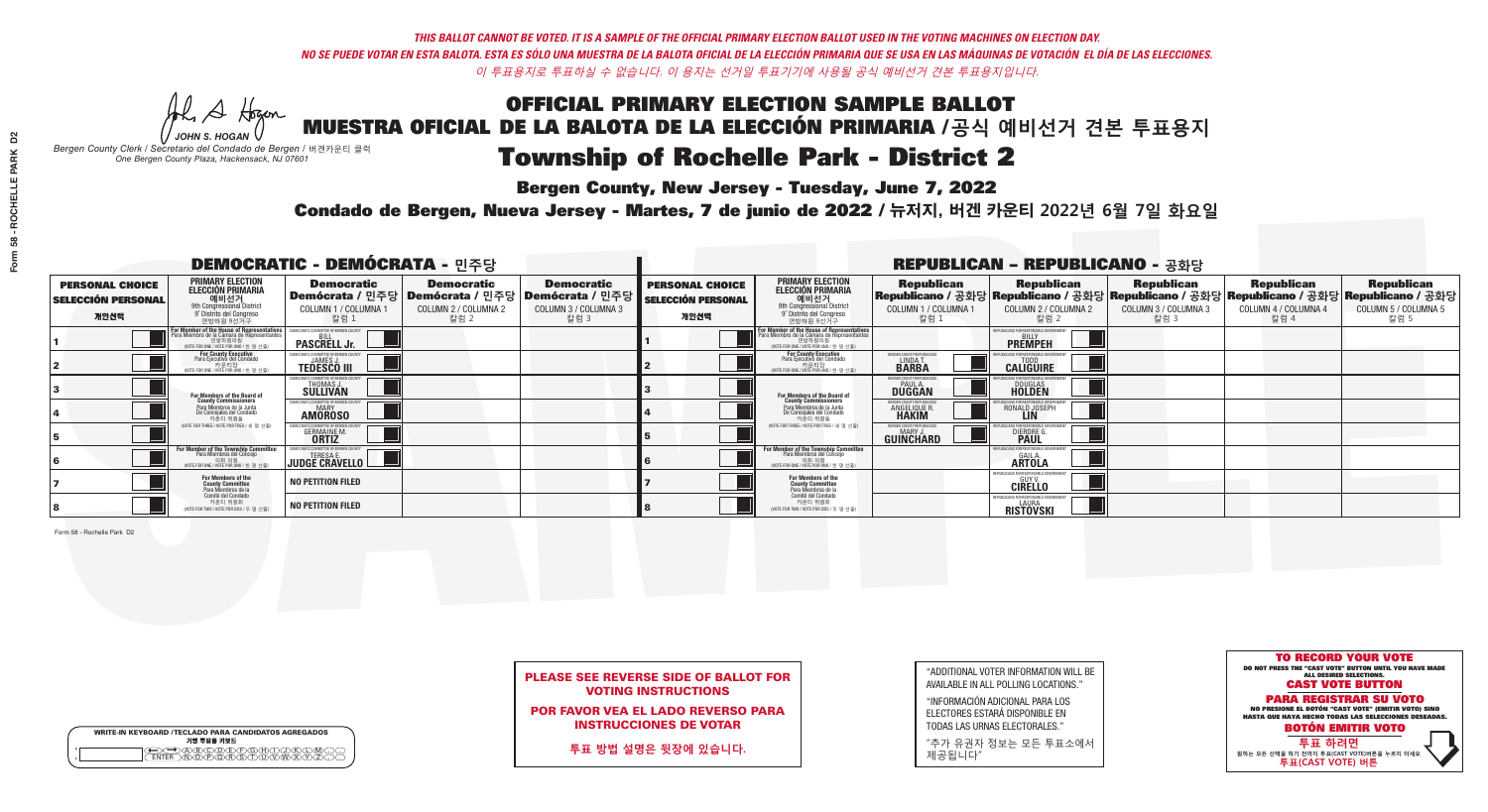**Bergen County, New Jersey - Tuesday, June 7, 2022** 

A Hogan *JOHN S. HOGAN*

|         | <b>WRITE-IN KEYBOARD /TECLADO PARA CANDIDATOS AGREGADOS</b><br>기명 투표용 키보드 |  |
|---------|---------------------------------------------------------------------------|--|
| $\circ$ | XBXCXDXEXFXGXAX<br>ኻወ፝፟፝፝፝፝፝፟፝፝፝ዀ፝፟ዂ፝ጞጞጞጞ                                 |  |

*Bergen County Clerk / Secretario del Condado de Bergen /* 버겐카운티 클럭 *One Bergen County Plaza, Hackensack, NJ 07601*



| <b>PLEASE SEE REVERSE SIDE OF BALLOT FOR</b> |  |
|----------------------------------------------|--|
| <b>VOTING INSTRUCTIONS</b>                   |  |

POR FAVOR VEA EL LADO REVERSO PARA INSTRUCCIONES DE VOTAR

**투표 방법 설명은 뒷장에 있습니다.**

"ADDITIONAL VOTER INFORMATION WILL BE AVAILABLE IN ALL POLLING LOCATIONS."

"INFORMACIÓN ADICIONAL PARA LOS ELECTORES ESTARÁ DISPONIBLE EN TODAS LAS URNAS ELECTORALES."

"추가 유권자 정보는 모든 투표소에서 제공됩니다"

Condado de Bergen, Nueva Jersey - Martes, 7 de junio de 2022 / 뉴저지, 버겐 카운티 2022년 6월 7일 화요일 *One Bergen County Plaza, Hackensack, NJ 07601*

|                                                             |                                                                                                                                                   | <b>DEMOCRATIC - DEMÓCRATA - 민주당</b>                                |                                                                                                        |                                                   | <b>REPUBLICAN - REPUBLICANO - 공화당</b>                       |                                                                                                                                               |                                                        |                                                                                                                                                 |                                                   |                                                   |                                                   |  |
|-------------------------------------------------------------|---------------------------------------------------------------------------------------------------------------------------------------------------|--------------------------------------------------------------------|--------------------------------------------------------------------------------------------------------|---------------------------------------------------|-------------------------------------------------------------|-----------------------------------------------------------------------------------------------------------------------------------------------|--------------------------------------------------------|-------------------------------------------------------------------------------------------------------------------------------------------------|---------------------------------------------------|---------------------------------------------------|---------------------------------------------------|--|
| <b>PERSONAL CHOICE</b><br><b>SELECCIÓN PERSONAL</b><br>개인선택 | <b>PRIMARY ELECTION</b><br>ELECCIÓN PRIMARIA<br>에비선거<br><sup>9th</sup> Congressional District<br><sup>9'</sup> Distrito del Congreso<br>연방하원 9선거구 | <b>Democratic</b><br>COLUMN 1 / COLUMNA 1<br>_칼럼 1                 | <b>Democratic</b><br>│Demócrata / 민주당│Demócrata / 민주당│Demócrata / 민주당│<br>COLUMN 2 / COLUMNA 2<br>칼럼 2 | <b>Democratic</b><br>COLUMN 3 / COLUMNA 3<br>칼럼 3 | <b>PERSONAL CHOICE</b><br><b>SELECCIÓN PERSONAL</b><br>개인선택 | <b>PRIMARY ELECTION</b><br>ELECCIÓN PRIMARIA<br>애비선거<br><sup>9th</sup> Congressional District<br>º Distrito del Congreso<br>연방하원 9선거구         | <b>Republican</b><br>COLUMN 1 / COLUMNA 1<br>칼럼 :      | <b>Republican</b><br>Republicano / 공화당 Republicano / 공화당 Republicano / 공화당 Republicano / 공화당 Republicano / 공화당<br>COLUMN 2 / COLUMNA 2<br>·칼럼 2 | <b>Republican</b><br>COLUMN 3 / COLUMNA 3<br>칼럼 3 | <b>Republican</b><br>COLUMN 4 / COLUMNA 4<br>칼럼 4 | <b>Republican</b><br>COLUMN 5 / COLUMNA 5<br>칼럼 5 |  |
|                                                             | For Member of the House of Representatives<br>Para Miembro de la Cámara de Representantes<br>연방하원의원<br>(VOTE FOR ONE / VOTE POR UNO / 한 명 선출)     | <b>PASCRELL Jr.</b>                                                |                                                                                                        |                                                   |                                                             | For Member of the House of Representatives<br>Para Miembro de la Cámara de Representantes<br>연방하원의원<br>(VOTE FOR ONE / VOTE POR UNO / 한 명 선출) |                                                        | <b>PREMPEH</b>                                                                                                                                  |                                                   |                                                   |                                                   |  |
|                                                             | <b>For County Executive</b><br>Para Ejecutivo del Condado<br>NOTE FOR ONE / VOTE POR UNO / 한 명 선출)                                                | <b>TEDESCO III</b>                                                 |                                                                                                        |                                                   |                                                             | For County Executive<br>Para Ejecutivo del Condado<br>WOTE FOR ONE / VOTE POR UNO / 한 명 선출                                                    | BERGEN COUNTY REPUBLICAN<br>LINDAT.                    | <b>CALIGUIRE</b>                                                                                                                                |                                                   |                                                   |                                                   |  |
|                                                             | <b>For Members of the Board of<br/>County Commissioners</b>                                                                                       | MOCRATIC COMMITTEE OF BERGEI<br>THOMAS J.                          |                                                                                                        |                                                   |                                                             | For Members of the Board of<br>County Commissioners                                                                                           | ERGEN COUNTY REPUBLICA<br><b>DUGGAN</b>                | <b>DOUGLAS</b><br><b>HOLDEN</b>                                                                                                                 |                                                   |                                                   |                                                   |  |
|                                                             | Para Miembros de la Junta<br>De Concejales del Condado<br>카운티 위원들                                                                                 | <b><i>AOCRATIC COMMITTEE OF BERGEN COUNT</i></b><br><b>AMOROSO</b> |                                                                                                        |                                                   |                                                             | Para Miembros de la Junta<br>De Concejales del Condado<br>카운티 위원들                                                                             | ERGEN COUNTY REPUBLICA<br><b>ANGELIQUE R<br/>HAKIM</b> | RONALD JOSEPH<br><b>LIN</b>                                                                                                                     |                                                   |                                                   |                                                   |  |
|                                                             | NOTE FOR THREE / VOTE POR TRES / 세 명 선출)                                                                                                          | GERMAINE M.<br><b>ORTIZ</b>                                        |                                                                                                        |                                                   |                                                             | NOTE FOR THREE / VOTE POR TRES / 세 명 선출                                                                                                       | ERGEN COUNTY REPUBLICAN<br><b>GUINCHARD</b>            | <b>DIERDRE</b>                                                                                                                                  |                                                   |                                                   |                                                   |  |
|                                                             | For Member of the Township Committee<br>Para Miembros del Concejo<br>NOTE FOR ONE / VOTE POR UNO / 한 명 선출                                         | CRATIC COMMITTEE OF BERGEN COUNTY<br><b>JUDGE CRAVELLO</b>         |                                                                                                        |                                                   |                                                             | For Member of the Township Committee<br>Para Miembros del Concejo<br>WOTE FOR ONE / VOTE POR UNO / 한 명 선출                                     |                                                        | <b>EOR RESPONSIBLE</b><br><b>ARTOLA</b>                                                                                                         |                                                   |                                                   |                                                   |  |
|                                                             | For Members of the<br>County Committee<br>Para Miembros de la<br>Comité del Condado                                                               | JTIC COMMITTEE OF BERGEN.<br>THOMAS A.                             |                                                                                                        |                                                   |                                                             | For Members of the<br>County Committee<br>Para Miembros de la<br>Comité del Condado                                                           |                                                        | PUBLICANS FOR RESPONSIBLE GI<br><b>MAROLDA</b>                                                                                                  |                                                   |                                                   |                                                   |  |
|                                                             | 카운티 위원회<br>(VOTE FOR TWO / VOTE POR DOS / 두 명 선출)                                                                                                 | <b>JESSICAL</b>                                                    |                                                                                                        |                                                   |                                                             | 카운티 위원회<br>NOTE FOR TWO / VOTE POR DOS / 두 명 선출)                                                                                              |                                                        | FRANCINE S.<br><b>PASCARELLA</b>                                                                                                                |                                                   |                                                   |                                                   |  |